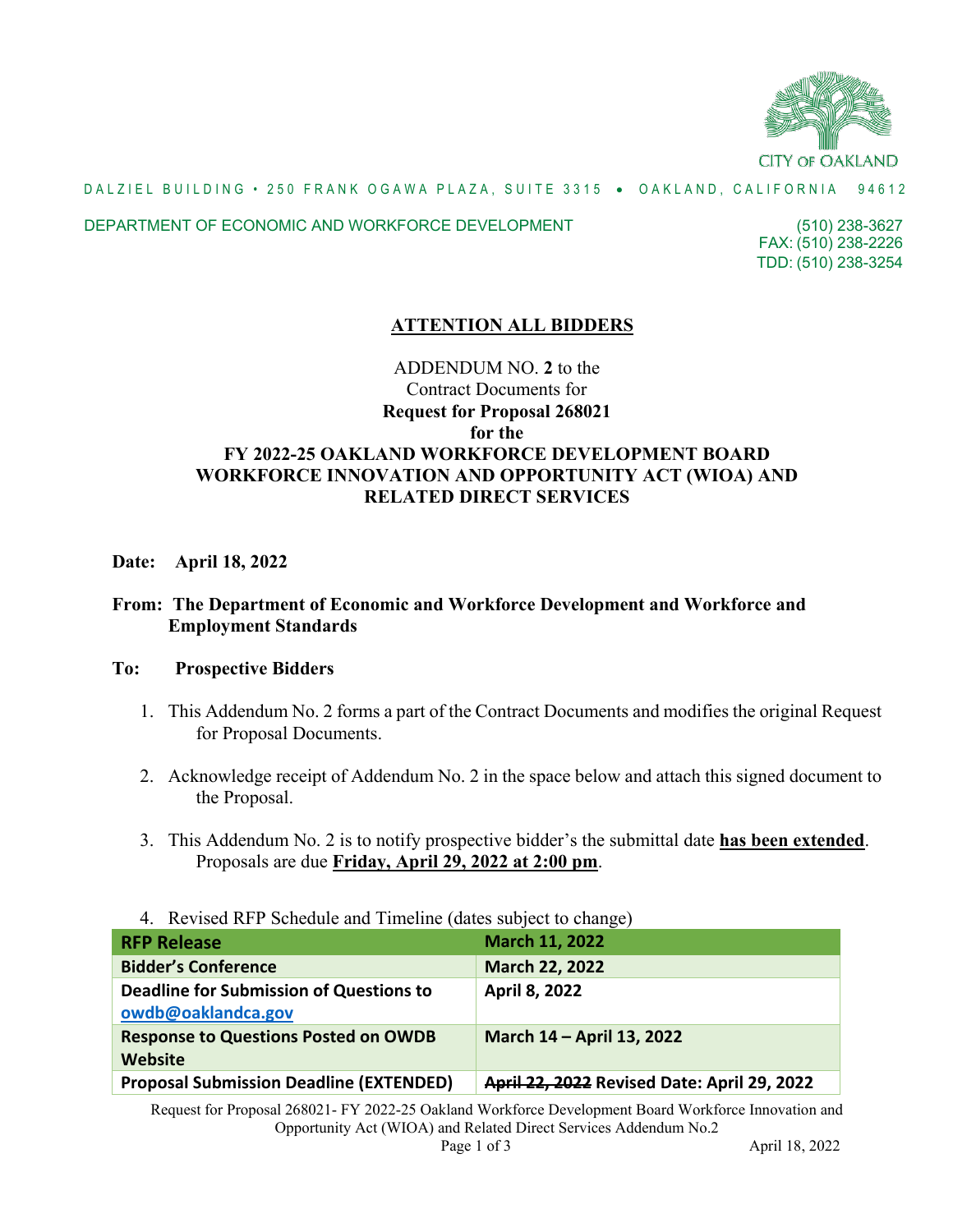

## DALZIEL BUILDING • 250 FRANK OGAWA PLAZA, SUITE 3315 • OAKLAND, CALIFORNIA 94612

#### DEPARTMENT OF ECONOMIC AND WORKFORCE DEVELOPMENT

FAX: (510) 238-2226 (510) 238-3627 TDD: (510) 238-3254

| <b>Evaluation of Proposals</b>              | June 10, 2022                                               |
|---------------------------------------------|-------------------------------------------------------------|
| Notification of Interviews (as needed)      | <b>TBD</b>                                                  |
| <b>Award Recommendation to OWDB</b>         | <b>Special Board Meeting TBD</b><br>(week of June 20, 2022) |
| Award Recommendation to CED                 | June 28, 2022                                               |
| <b>Award Recommendation to City Council</b> | <b>July 5, 2022</b> Revised Date: July 19, 2022             |
| <b>Anticipated Contract Start Date</b>      | <b>July 1, 2022</b>                                         |

- 5. All Contractors working with or anticipate working with the City of Oakland must register through iSupplier at the following link **[https://www.oaklandca.gov/services/register-with](https://www.oaklandca.gov/services/register-with-isupplier)[isupplier](https://www.oaklandca.gov/services/register-with-isupplier)** in order to receive future Invitation to Bids for Construction and Professional Service projects and invoice payments. If you have already registered via iSupplier, thank you in advance.
- 6. Once you have completed the process, please send an email to **[isupplier@oaklandca.gov](mailto:isupplier@oaklandca.gov)** with the RFP/Q name and/or RFP/Q number on the subject line and we will add you to the invitation list.
- 7. For questions regarding the following topics below:
	- a. iSupplier questions or requesting to receive an invitation to participate in a project, please send an email to  $\frac{1}{\text{supplier}(a)}$  oaklandca.gov.
	- b. Project related questions, contact the Project Manager, Honorata Lindsay [hlindsay@oaklandca.gov.](mailto:hlindsay@oaklandca.gov)
	- c. Contract compliance questions, contact Vivian Inman at 510-238-6261.
	- d. Contract administration questions (e.g., planholders list, attachments, etc.) please call Paula Peav at 510-238-3190 or log on to the following website [https://www.oaklandca.gov/services/active-closed-opportunties.](https://www.oaklandca.gov/services/active-closed-opportunties)